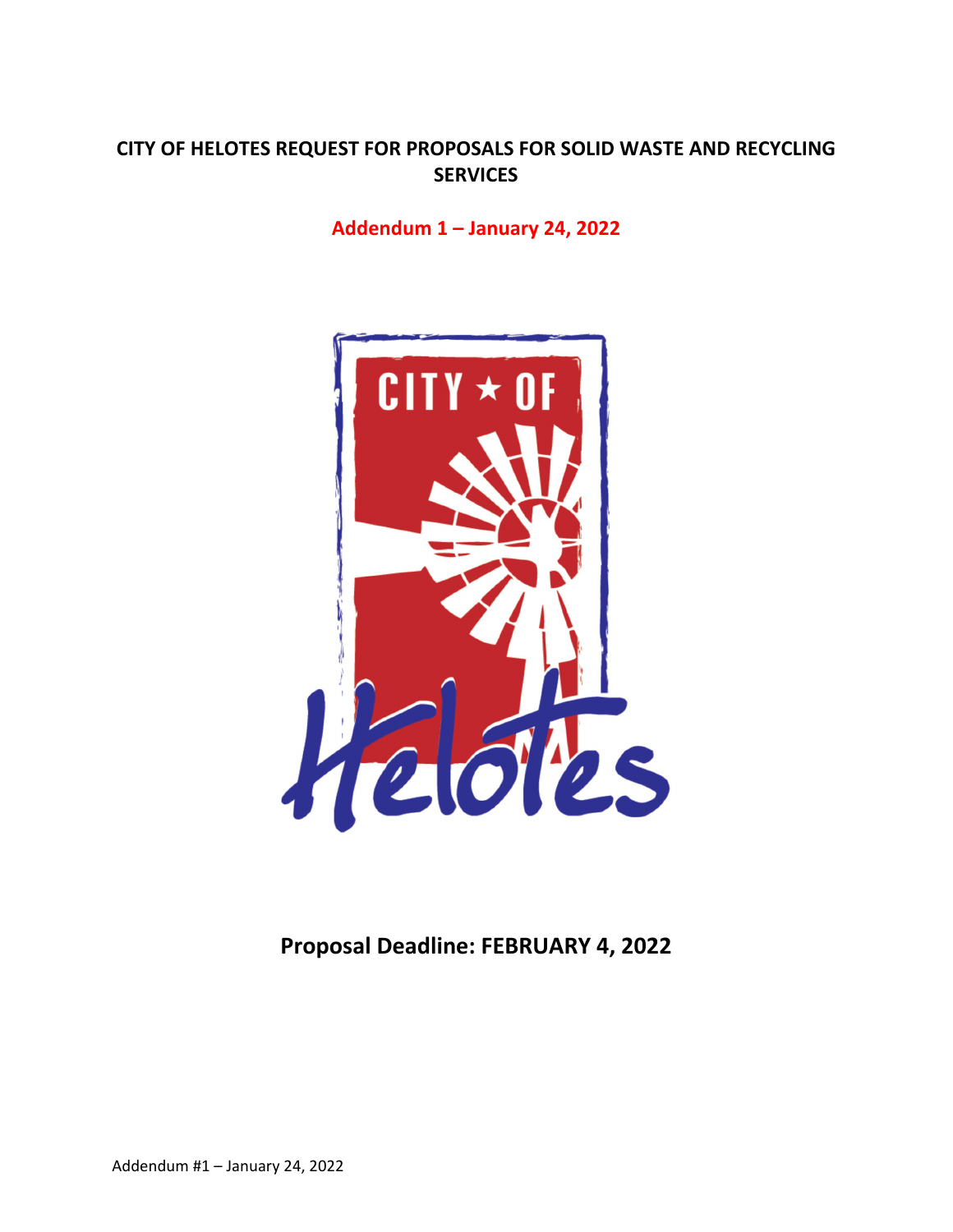## **AMENDMENTS TO SOLID WASTE AND RECYCLING RFP**

## **Monday, January 24, 2022**

**Addendum #1 being issued to modify, supplement or replace information contained the original RFP. The red text on the additional pages reflects these changes and must be used for bid submission. Unless specifically listed in Addendum #1, all other terms of the original RFP shall remain effective.** 

## **Page 6** of RFP DOC ‐ **SPECIFICATIONS**

## **A. Residential Service :**

 *Solid Waste Services:* Twice per week collection of solid waste via carts plus three (3) bagged solid waste and/or bundled brush (up to three (3) bags not to exceed 35 lbs. each or bundles of brush/limbs no greater than four (4) feet.); *depending on Alternate plan proposed will determine if bundles of brush/limbs will be part of weekly service.*

 *Program Recyclable Materials Services:* Once per week collection of program recyclable materials contained in or adjacent to carts;

 *Program Household Hazardous Waste and Electronics Services:* At least once a year collection of program household hazardous waste and electronics at a specific site provided by the City.

## *Add‐alternates for residential bulk trash and brush collection services are as follows:*

**Alternate #1:** Once per month bulk trash and brush collection (maximum of 6 compacted cubic yards per brush collection and 6 cubic yards per bulk trash collection), with items collected within 48‐hours of being placed out. The City has a strong preference for proposals that elect to respond to Alternate #1 to complete the bulk trash and brush collection on the same day that regular service is provided to a property. For example, if residential collection is typically made on Tuesday, then the monthly bulk and brush collection should also be made on a Tuesday in that month.

**Alternate #2:** Six times per year (maximum of 12 compacted cubic yards per brush collection and 12 cubic yards per bulk trash collection), on‐call bulk trash and brush collection service, with residents being allotted a maximum of six bulk trash and brush collections per year, available "on‐demand" and scheduled at the request of a resident. Collections must be made within 48‐ hours of being placed out.

**Alternate #3:** Twice a year at different dates and times coordinated between the City and the Contractor. Maximum of thirty (30) cubic yards of compacted brush per collection or non-compacted bulk trash per collection (22 feet long, 7.5 feet wide and 6 feet high).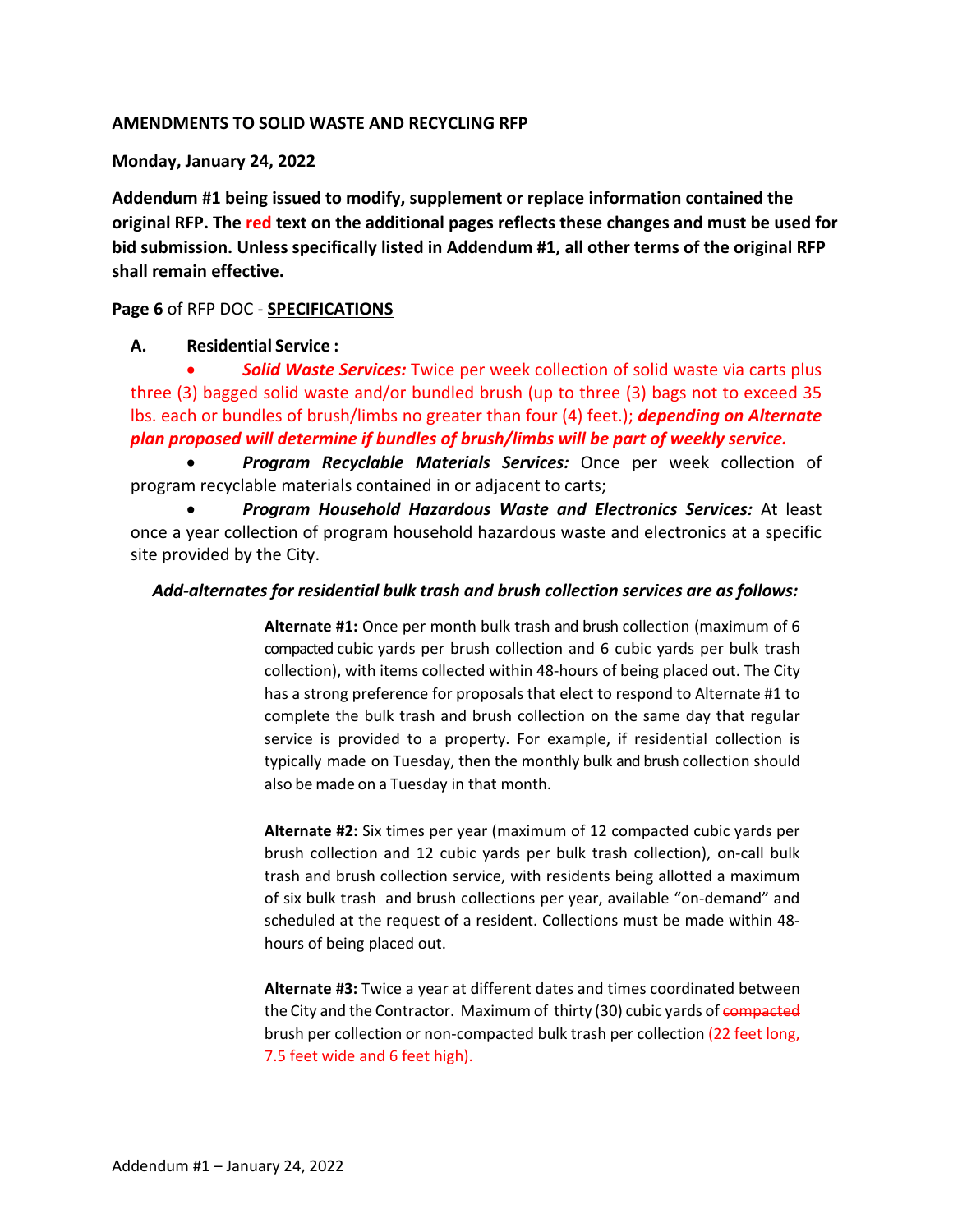#### **Page 24** of RFP DOC – **DRAFT AGREEMENT**

1.47. Program Household Hazardous Waste and Electronics Services: Program Household Hazardous Waste and Electronics Services shall mean the annual Collection and Processing of Program Household Hazardous Waste and Electronics.

## **Page 28** of RFP DOC – **DRAFT AGREEMENT**

2. GRANT OF EXCLUSIVE FRANCHISE: Contractor is hereby granted for the term of this Agreement, as defined in Section 3 unless sooner terminated, the exclusive right and privilege and sole obligation within the corporate limits of the City to operate and conduct business for the following: a) Collection and Disposal of Acceptable Solid Waste for Residential Service Units; b) Collection and Processing of Program Recyclable Materials for Residential Service Units; c) Collection and Disposal of Solid Waste for Commercial Service Units. except for roll-off services.; d) Collection and Processing of Program Recyclable Materials for Commercial Service Units; and e) Roll ‐off Services.

Contractor is hereby granted for the term of this Agreement, as defined in Section 3 unless sooner terminated, a nonexclusive right and privilege within the corporate limits of the City to conduct business for the following: a) Collection and Processing of Program Household Hazardous Waste and Electronics for Residential Service Units; and b) collection and disposal of Special Waste.

#### **Page 29** of RFP DOC – **DRAFT AGREEMENT**

4.4. Program Household Hazardous Waste and Electronics Collection: Annually each contract year the Contractor, in coordination with the City, shall conduct a one‐day Program Household Hazardous Waste and Electronics Collection event developed by Contractor and approved by Contract Administrator. Contractor will be responsible for obtaining all permits and regulatory approvals.

#### **Page 31** of RFP DOC – **DRAFT AGREEMENT**

**ADDITION –** 6.4 The Contractor shall be responsible for ensuring, at all times, compliance with all activities and responsibilities assigned to and required of the City' s solid waste collection and disposal franchisee within Annex K Public Works & Engineering of the City' s Emergency Management Plan.

#### **Page 40** of RFP DOC – **DRAFT AGREEMENT**

## 24. RECYCLABLE MATERIALS REVENUES, BILLING FEE, AND FRANCHISE FEE: